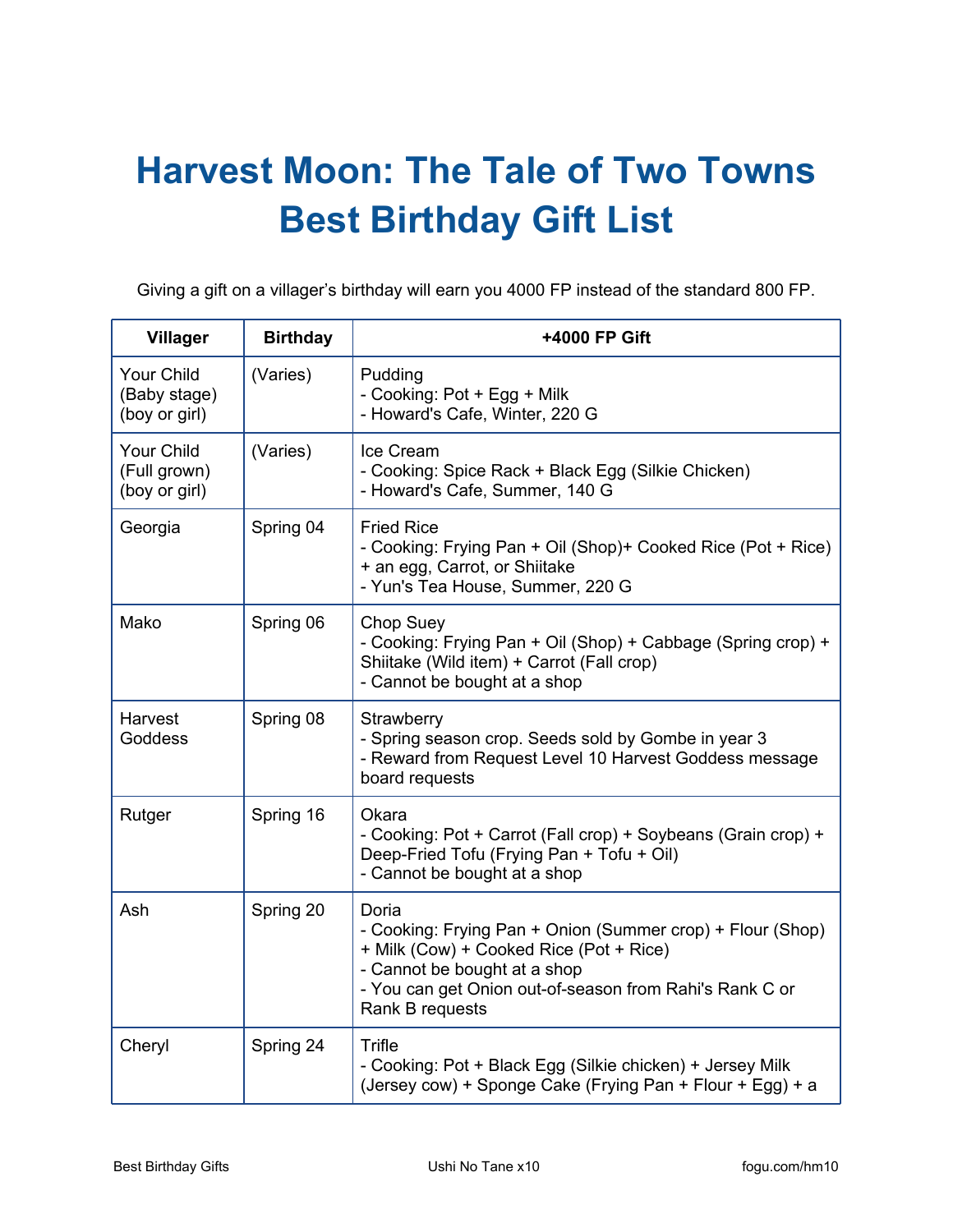|             |           | fruit (Strawberry, Banana, Apple, etc.)<br>- Cannot be bought at a shop<br>- You can get Sponge Cake from Laney's message board<br>requests, any rank                                                           |
|-------------|-----------|-----------------------------------------------------------------------------------------------------------------------------------------------------------------------------------------------------------------|
| Nori        | Spring 27 | <b>Mixed Rice</b><br>- Cooking: Pot + Carrot (Fall Crop) + Cooked Rice (Pot +<br>Rice) + Deep-Fried Tofu (Frying Pan + Tofu + Oil)<br>- Yun's Tea House, Fall, 460 G                                            |
| Ina         | Summer 05 | Puer Tea<br>- Cooking: Pot + Puer Tea Can (Bluebell farm drink maker<br>machine)<br>- Yun's Tea House, Fall, 90 G                                                                                               |
| Grady       | Summer 07 | <b>Tomato Fondue</b><br>- Cooking: Pot + Bread (Pot + Flour) + Tomato (Summer crop)<br>+ Oil (Shop)<br>- Cannot be bought at a shop<br>- You can get Bread from Nathan's message board requests,<br>any rank    |
| <b>Dirk</b> | Summer 12 | <b>Cream Croquette</b><br>- Cooking: Frying Pan + Oil (Shop) + Bread Crumbs (Put<br>bread in the Konohana flour mill machine) + Potato (Spring<br>$crop$ ) + any type of milk<br>- Howard's Cafe, Winter, 410 G |
| Kana        | Summer 13 | <b>Spicy Curry</b><br>- Cooking: Pot + Cooked Rice (Pot + Rice) + Curry Powder<br>(Shop) + Chili Pepper (Shop)<br>- Cannot be bought at a shop                                                                  |
| Jessica     | Summer 17 | <b>Cheese Dumpling</b><br>- Cooking: Pot + Flour + Cheese or Good Cheese or Great<br>Cheese<br>- Cannot be bought in a shop                                                                                     |
| Diego       | Summer 21 | Daikon Salad<br>- Cooking: Bok Choy (Winter crop) + Daikon (Winter crop) +<br>Onion (Summer crop)<br>- Cannot be bought in a shop                                                                               |
| Enrique     | Summer 21 | Choc. Ice Cream<br>- Cooking: Spice Rack + Ice Cream (Spice Rack + Black<br>Egg) + Chocolate Pack (Put cocoa in the Bluebell fermenting<br>machine)<br>- Howard's Cafe, Summer, 600 G                           |
| Raul        | Summer 21 | Croquette<br>- Cooking: Frying Pan + Bread Crumbs (Put bread in the                                                                                                                                             |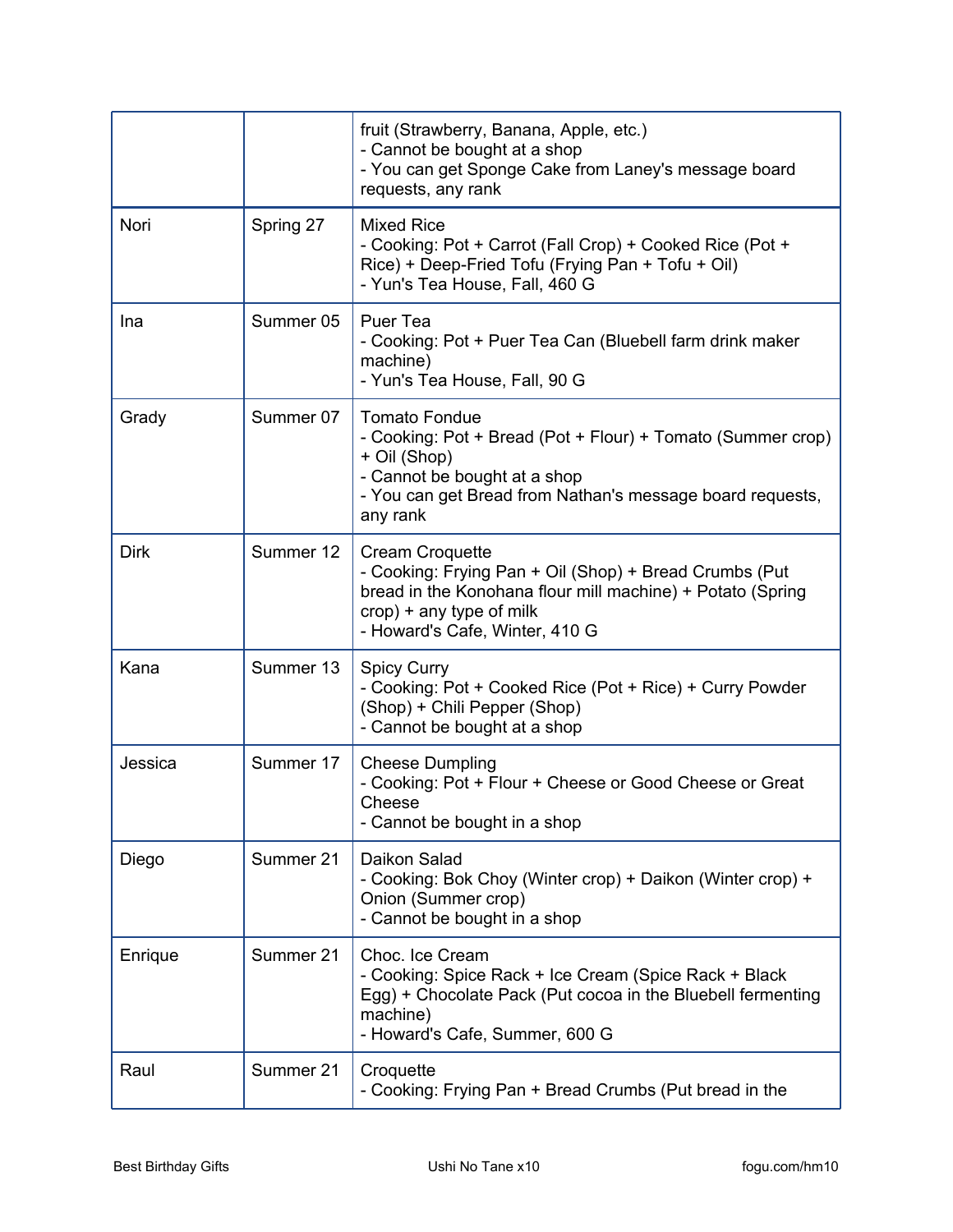|         |           | Konohana flour mill machine) + Potato (Spring crop) + Onion<br>(Summer crop)<br>- Howard's Cafe, Fall, 330 G                                                                                                                            |
|---------|-----------|-----------------------------------------------------------------------------------------------------------------------------------------------------------------------------------------------------------------------------------------|
| Laney   | Summer 23 | <b>Cherry Pie</b><br>- Cooking: Flour (Shop) + Egg (Chicken) + Butter (Put milk in<br>the Bluebell fermenting machine) + Cherry (Summer crop)<br>- Cannot be bought at a shop                                                           |
| Cam     | Fall 01   | Tom Yum Goong<br>- Cooking: Pot + Tomato (Summer crop) + Spinach (Fall crop)<br>+ Brown Mushroom (Wild item) + Crab (bare-hand fishing)<br>- Cannot be bought at a shop                                                                 |
| Nathan  | Fall 04   | <b>French Bread</b><br>- Cooking: Pot + Bread (Pot + Flour) + any type of egg<br>- Cannot be bought at a shop<br>- You can get Bread from Nathan's message board requests,<br>any rank                                                  |
| Sheng   | Fall 08   | Agate<br>- Mining only, tunnel expansion #5<br>- 1% chance from smashing an Ore Stone                                                                                                                                                   |
| Mikhail | Fall 12   | <b>Boiled Tofu</b><br>- Cooking: Pot + Tofu (Soybeans + Pot) + Soy Milk (Soybeans<br>+ Edamame + Pot)<br>- Cannot be bought at a shop                                                                                                   |
| Rahi    | Fall 16   | <b>Mixed Smoothie</b><br>- Cooking: Spice Rack + Mixed Juice (Spice Rack + Banana +<br>2 other fruit) $+$ any type of milk<br>- Yun's Tea House, Winter, 700 G<br>- You can get Mixed Juice from Yun's Tea House in Spring for<br>530 G |
| Rose    | Fall 23   | Miso Eggplant<br>- Cooking: Pot + Eggplant (Fall crop) + Miso (Put soybeans<br>and cooked rice in the Bluebell fermenting machine)<br>- Yun's Tea House, Fall, 340 G                                                                    |
| Howard  | Fall 27   | Royal Milk Tea<br>- Cooking: Gold Tea Can (Put black tea can, mandarin,<br>banana, and cherry in the Bluebell drink machine) + any type<br>of milk<br>- Cannot be bought at a shop                                                      |
| Ayame   | Fall 30   | Quiche<br>- Cooking: Frying Pan + Flour (Shop) + Potato (Spring crop) +<br>Pumpkin (Summer crop) + Spinach (Fall crop)<br>- Cannot be bought at any shop                                                                                |